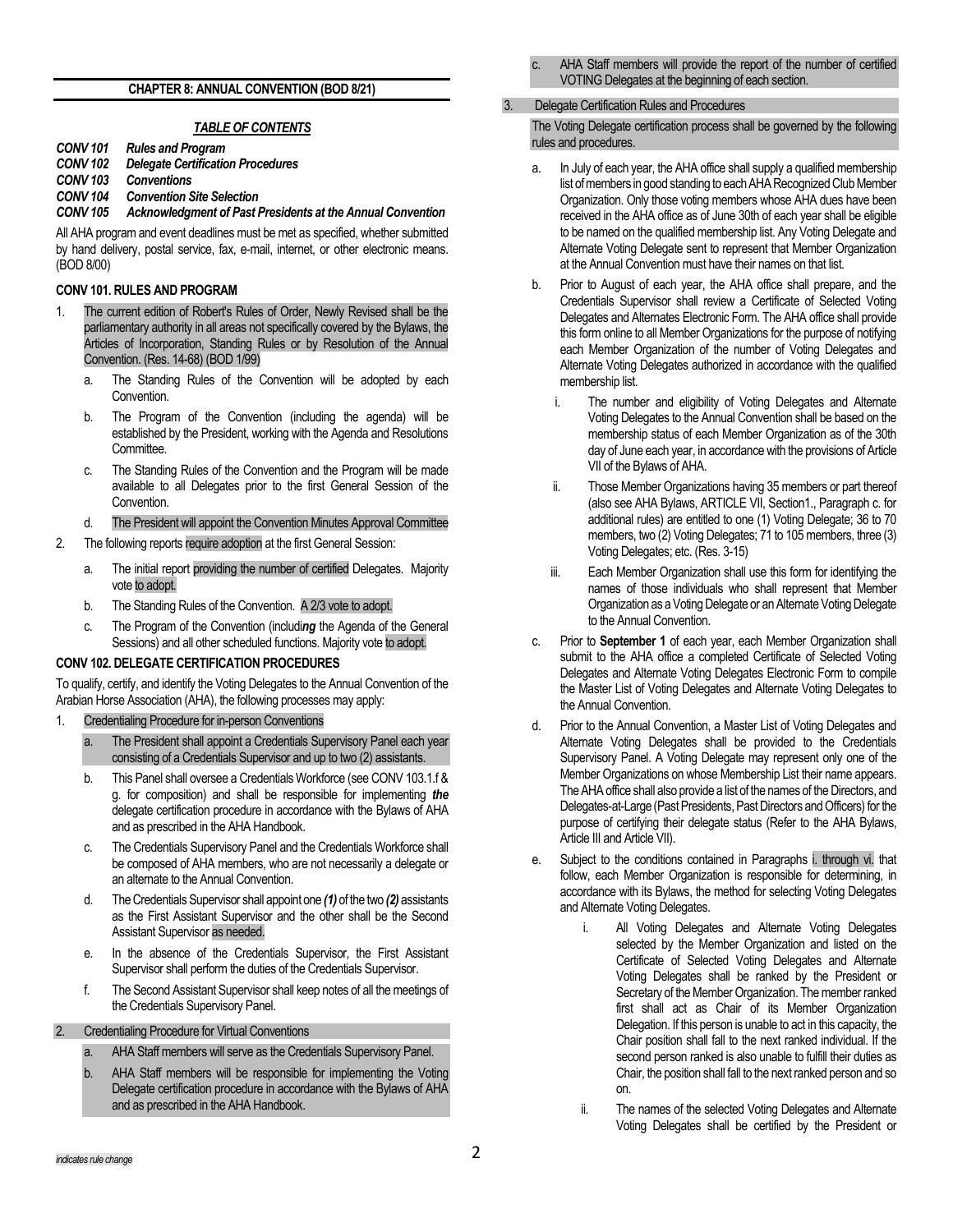Secretary of each Member Organization on file and submitted via the AHA website prior to **September 1** of each year on the Certificate of Selected Voting Delegates and Alternate Voting Delegates Form.

- iii. If a Member Organization is allotted one (1) Voting Delegate and that individual is unable to fulfill their duty as Chair, the top ranked Alternate Voting Delegate will move to Voting Delegate status, providing the Alternate Voting Delegate was indicated on the Certificate of Selected Voting Delegates and Alternate Voting Delegates Online Form. If the top ranked Alternate Voting Delegate is unable to fulfill the Voting Delegate duty, the duty will fall to the next highest ranked person and so on. (Exec. 11/15)
- iv. If an individual was not previously listed on the online Certificate of Selected Voting Delegates and Alternate Voting Delegates form submission, then this individual may be added by the President or Secretary of the Member Organization by resubmitting on the website the previous Certificate of Selected Voting Delegates and Alternate Voting Delegates form with the individual's information appended at the end of the previous list. (Exec. 11/15)
- v. An Alternate Voting Delegate substituting for a Voting Delegate who has already paid their convention registration fees shall be allowed to substitute for that registered Delegate by providing a written authorization from the original registered Delegate allowing said fees to be applied to the Alternates' convention registration fees and by paying a substitution fee of \$10. (Res. 22-94)
- vi. For Voting Delegate Certification of Pending Member Organizations not yet approved by the AHA Board of Directors refer to the AHA Bylaws, Article IV, Section 2., Paragraph d. and AHA Bylaws, Article VII, Section 1, Paragraph c.

# **CONV 103. CONVENTIONS**

#### 1. In-Person Conventions

- The Credentials Supervisory Panel is responsible for certifying the Master List of Voting Delegates and Alternate Voting Delegates. When this list is certified on the first day of Convention, it becomes the List of Certified Voting Delegates and Alternate Voting Delegates and cannot be changed, amended, or expanded except by action of the Credentials Supervisory Panel or by action of the Annual Convention.
- b. The Credentials Supervisor will provide the report of the number of Voting Delegates at the beginning of each General Session.
- c. The Credentials Supervisor shall look to the Delegate Chair of each Member Organization for resolving any disputes arising in the seating of Delegates. The Delegate Chair shall be responsible for advising and authorizing the Credentials Supervisor when a Voting Delegate is to be replaced with Alternate Voting Delegate. The Delegate Chair is the only person (other than the President or Secretary of the Member Organization) who can authorize replacing a Voting Delegate with an Alternate Voting Delegate.
- d. In those cases where specific problems arise at the credentialing desk, (i.e., Member Organization not submitting a Certificate of Selected Voting Delegates and Alternates, questions of eligibility or seating) disputes shall be resolved as follows:
	- i. Voting Delegates and Alternate Voting Delegates, whose Member Organization did not submit an online Certificate of Selected Voting Delegates and Alternates form to the AHA website before the Annual Convention, must have the President or Secretary of their Member Organization submit this online form to be added to the Master List and be certified. This online form shall then be transmitted to the Credentials Supervisor and included in the

Master List of Voting Delegates and Alternate Voting Delegates. (Exec. 11/15)

- ii. All conflicts or problems shall be resolved at meetings of the Credentials Supervisory Panel prior to each General Session. The dates and times of all meetings shall be posted.
- iii. The current edition of *Robert's Rules of Order, Newly Revised*shall be used to resolve cases of conflict between Member Organization's Delegate Certificates.
- e. The Credentials Supervisor shall appoint an adequate number of individuals and Sergeants-at-Arms to serve on the Convention Credentials Workforce.
	- The Credentials Supervisory Panel will oversee the dispersal of the approved ballots for the elections (that were prepared and provided by AHA Staff) to the Voting Delegates at the Annual Convention by the Convention Credentials Workforce.
- g. The Convention Credentials Workforce shall also be responsible for the following duties:
	- i. Verifying the eligibility of Delegates and providing them the mechanism to cast votes.
	- ii. Providing a Credentials Desk where the Delegates shall be certified and the ballots for the elections shall be dispersed. The credentialing hours shall be posted.
	- iii Keeping an accurate total of the number of Voting Delegate and the dispersed ballots.
	- iv Tabulating all the ballots for delegate elected officer, boards, panels, and committee positions and providing the totals to the Presiding Officer and staff.
	- v. Designating a specific area (the Delegate seating area) where only Voting Delegates, AHA Staff, Parliamentarian, Sergeants-at-Arms, and members of the Convention Credentials Workforce shall be allowed to enter unless escorted by a member of the Convention Credentials Workforce.
	- vi. Assisting the presiding officer, when requested, any voting procedures that may be adopted by the Delegates in the General Session.
- 2. Rules for Voting Delegates and Alternate Voting Delegates:
	- Each Delegate and Alternate whose registration fees are paid in full will receive a membership number envelope that has the appropriate badge that includes the member's name and the name of the Member Organization they are representing when they check in at the AHA Registration Desk.
	- b. Voting Delegates shall present (in person) their envelope with their name badge to the designated credentials desk at which time; their certification will be verified, the appropriate ribbon(s) will be attached the name badge and they will sign verifying they received their voting mechanism.
	- c. Alternate Voting Delegates shall present in person their envelope with their name badge to the designated credentials desk and their information will be filed in the Credentials Certification books. Appropriate ribbon(s) will be attached to their name badge. No ballots will be provided.
	- d. Voting Delegates and Alternate Voting Delegate name badges shall be worn at all times with attached ribbon(s).
	- e. Voting Delegates are responsible for their own voting mechanism and connectivity*.* Ballots shall not be replaced if lost or stolen or except in an extreme circumstance where authorization to replace a specific ballot or ballots will be granted by the Executive Committee for all delegates.
	- f. Voting Delegates shall be seated ten minutes prior to the scheduled time of each General Session. Voting Delegates will be provided a copy of the Standing Rules of the Convention which will be adopted at the first General Session.